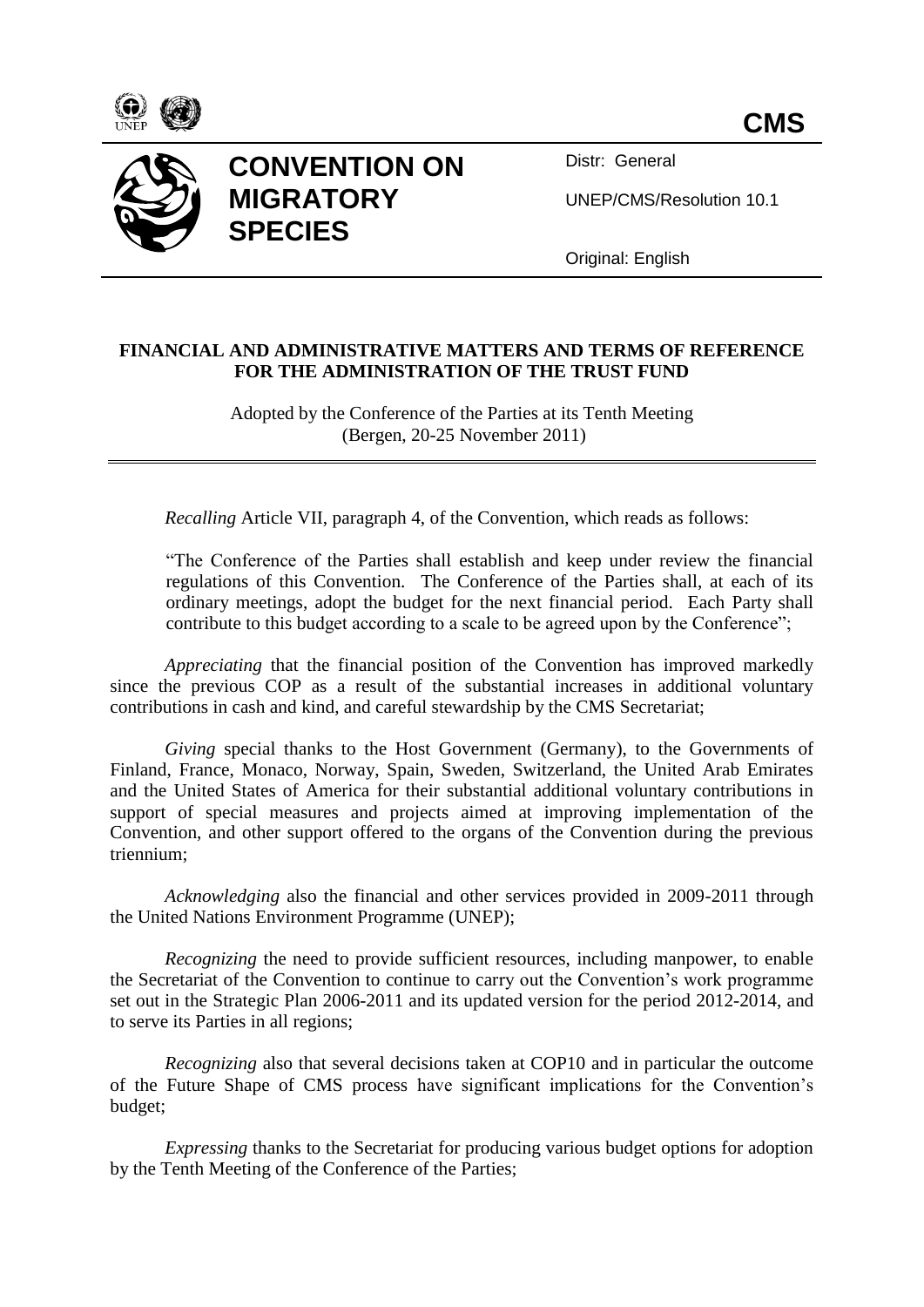*Appreciating* the importance of all Parties being able to participate in the implementation of the Convention and related activities; and

*Noting* the increased number of Parties, other countries and also organisations attending the meeting of the Conference of Parties as observers, and the resulting additional expenditure to Parties so incurred;

## *The Conference of the Parties to the*

## *Convention on the Conservation of Migratory Species of Wild Animals*

1. *Confirms* that all Parties should contribute to the budget adopted at the scale agreed upon by the Conference of the Parties in accordance with Article VII, paragraph 4, of the Convention;

2. *Adopts* the core budget for 2012 to 2014 attached as Annex I to the present Resolution and the list of activities that can be implemented subject to voluntary contributions attached as Annex II;

3. *Decides* to draw from the reserve of the Trust Fund of the Convention the amount of  $€130,000$  annually to support the budget for the next triennium, thereby reducing the assessed contributions of the Parties;

4. *Expresses* concern about recruitment of the Associate Programme Officer in Washington D.C. without prior approval by the COP, as it is not standard MEA practice, and *emphasizes* that this should not set a precedent;

5. *Instructs* the Standing Committee to review, at its 40<sup>th</sup> Meeting, fundraising income generated by the post in Washington D.C., and not renew it if it does not yield income equal to at least two times the annual salary allocated in the budget, and to transfer the 2013-2014 salary costs to the Trust Fund;

6. *Adopts* the scale of contributions of Parties to the Convention, based on the UN Scale of Assessment, as listed in Annex III to the present Resolution and *decides* to apply that scale *pro rata* to new Parties;

7. *Decides* that all contributions to the Trust Fund shall be paid in Euros;

8. *Further decides* that there should be maintained a working capital at a constant level of at least 15 percent of estimated annual expenditure or US\$500,000, whichever is higher;

9. *Urges* all Parties to pay their contributions as promptly as possible preferably not later than the end of March in the year to which they relate and, if they so wish, to inform the Secretariat whether they would prefer to receive a single invoice covering the whole triennium;

10. *Notes* with concern that a number of Parties have not paid their contributions to the core budget for 2011 and prior years which were due on 1 March of each year, thus affecting adversely the implementation of the Convention;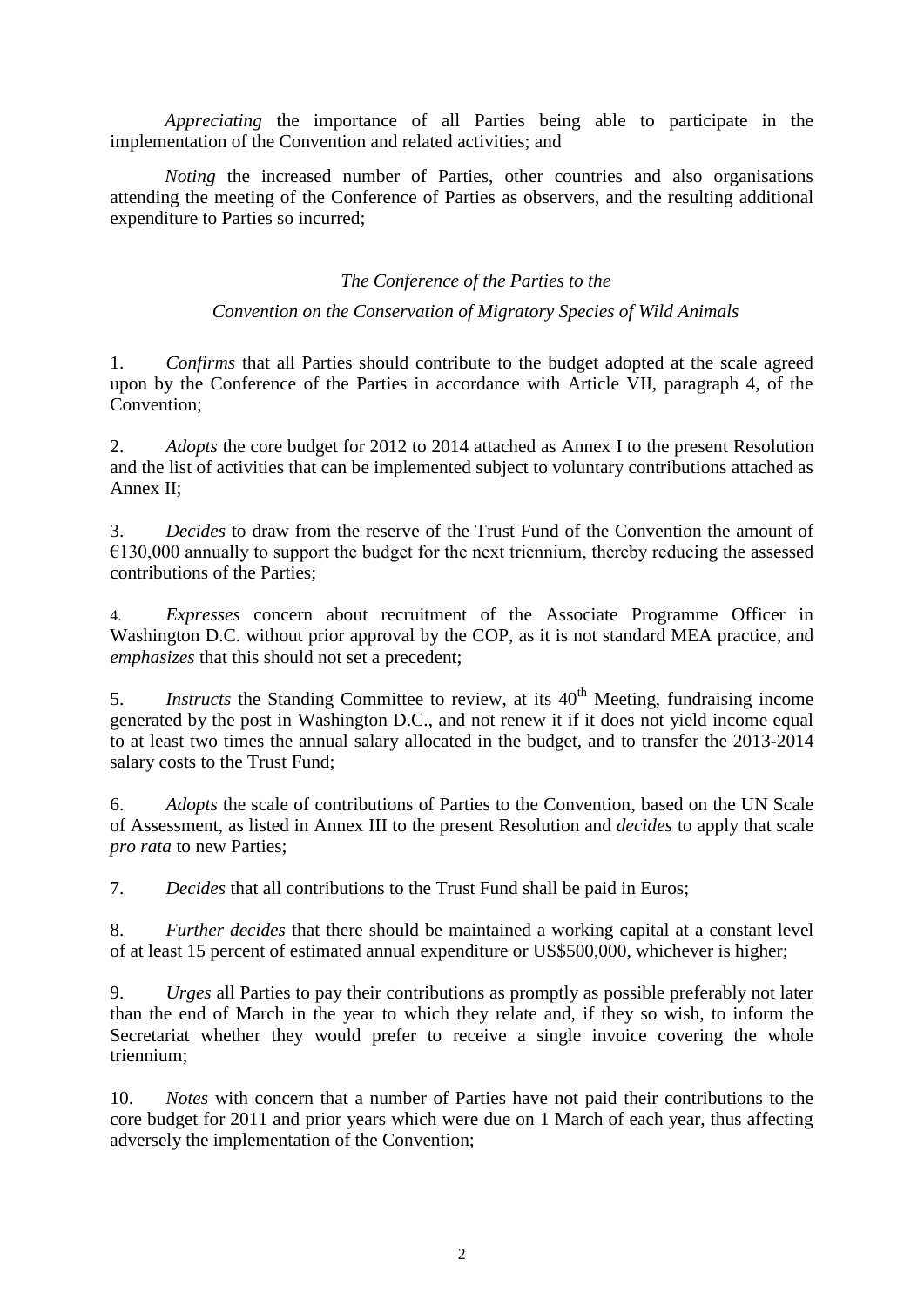11. *Urges* all Parties with arrears to co-operate with the Secretariat in arranging for the payment of their outstanding contributions without delay;

12. *Requests* Parties, in particular those that are required to pay small contributions, to consider paying for the whole triennium in one instalment;

13. *Decides* to set the threshold of eligibility for funding delegates to attend the Convention's meetings at 0.200 per cent on the United Nations scale of assessment, and as a general rule furthermore to exclude from such eligibility countries from the European Union, European countries with strong economies as listed in Annex IV to the present Resolution and/or countries that have payments in arrears of more than three years;

14. *Instructs* the Executive Secretary to service the implementation of the Strategic Plan (in its updated version for the period 2012-2014) within available resources;

15. *Confirms* the willingness of the CMS Secretariat to continue to provide Secretariat services to ASCOBANS and to the Gorilla Agreement in the next triennium;

16. *Invites* Parties to consider the feasibility of financing Junior Professional Officers or providing interns, volunteers and technical experts to the Secretariat to increase its technical capacity;

17. *Encourages* all Parties to make voluntary contributions to the Trust Fund to support requests from developing countries to participate in and implement the Convention throughout the triennium;

18. *Requests* the Executive Secretary to provide Parties with a detailed list of core ongoing and future activities and projects not covered by the core budget, to assist Parties to identify those they intend to fund;

19. *Decides* that Resolutions adopted by this Conference of the Parties that establish, *inter alia*, bodies, mechanisms or activities that have financial implications not provided for in Annex I, are subject to available funds from voluntary contributions;

20. *Instructs* the Secretariat to allocate the contributions of Parties that accede to the Convention after 1 January 2012 towards the funding of approved activities not covered by the core budget;

21. *Encourages* States not Parties to the Convention, governmental, intergovernmental and non-governmental organizations and other sources to consider contributing to the Trust Fund or to special activities;

22. *Takes note* of document UNEP/CMS/Conf.18a on the execution of the budget of the Convention in the triennium 2009-2011 and *expresses its concern* with regard to outstanding unpaid pledges to the Trust Fund, and *urges* the Governments concerned to pay their contributions in a timely manner;